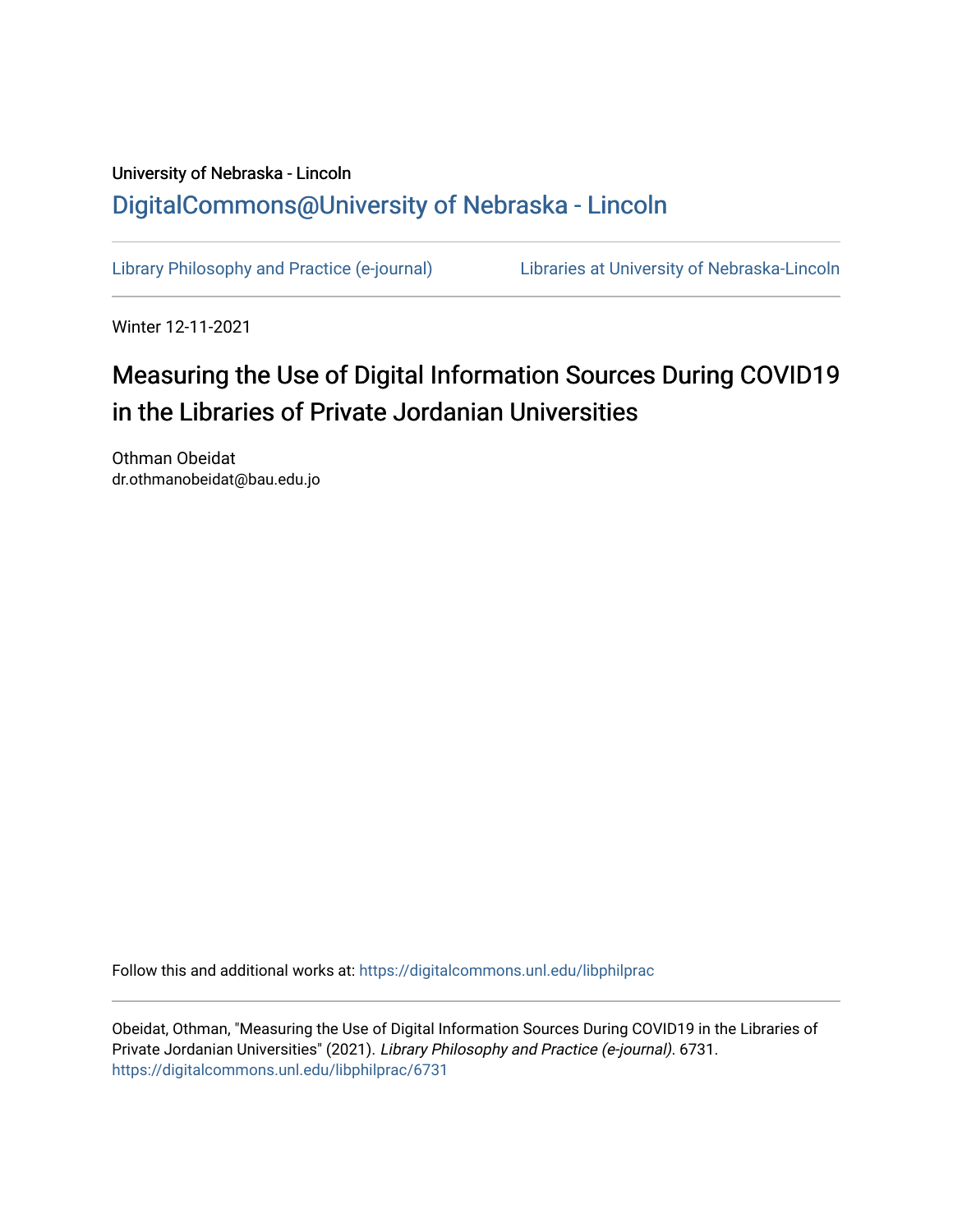#### **Measuring the Use of Digital Information Sources During COVID19 in the Libraries of Private Jordanian Universities**

**Othman Abdulkader Obeidat**

Library and Information Management Department, Al-Salt College for Human Sciences, Al-Balqa Applied University, Jordan. PO Box: Al-Salt 19117, [dr.othmanobeidat@bau.edu.jo](mailto:dr.othmanobeidat@bau.edu.jo) Mob: 00962-77 200 55 43; TW: (+ 962-5) 3491111/3566; TH +962 6 5 23 11 24

#### **ABSTRACT**

The study aims to measure the use of digital resources among the users of private universities in Jordan and knowing the opinions of the users and the adequacy of the available digital resources during COVID19. A regular random sample of (500) users was selected to measure their awareness and understanding of using the digital resources. The data collected was analyzed, classified and categorized. Various statistical methods were employed to display the graphs and through the use of the SPSS software package. The results indicated that (70%) of the users are aware of the internet environment and take it as a means to make digital information sources available, and that more than (50%) are actually using them, while (64%) have the knowledge of the International databases. (Emerald, Science Direct, IEEE), and more than half of them actually benefit from their academic environment, whereas more than (80%) of all users indicated that the available information sources are sufficient to meet their scientific and academic needs. The most important results indicated that the users have less used the databases available on the local network.

**KEYWORDS:** Digital sources, Information Sources, Private Universities, Databases, Jordan.

#### **INTRODUCTION:**

Technology continues to progress, and is more and more integrated into society .Smart devices and voicecontrolled auxiliaries are just two examples of how technology has evolved to make people's lives easier. Technology changes the way we conduct our lives; it will also greatly affect the way we manage libraries and provide digital information resources in the future.

Information is a vital component of any kind of development. However, information nowadays is growing increasingly and so rapidly. From a knowledge-spread perspective, collecting information is not easily accessible for the person who needs so (UNESCO, 2016). To eliminate these problems, the internet contributes significantly to libraries and information center. The internet notably effects the library and information services. The academic libraries and information centers represent the main place on which society in general and students, staff and faculty members in particular depend. These libraries should be a place for exploration, discovery and appropriate utilization of digital resources. Scholars, students, teachers and researchers actively seek to obtain current information through the various media available in libraries when the user is aware of a useful resource. This will lead to greater use of this resource. Academics are known to have interests in using advanced tools and devices to match the environment that meets their needs. The digital environment has provided new opportunities for information professionals to assist users in accessing the information treasures and services available to them online (The University of Melbourne, 2021).

New technology has provided new standards for offering library services and increasing their activities, so the users of private universities' libraries must become aware of the databases in their educational fields. They must also be able to retrieve the information of digital resources available in the libraries of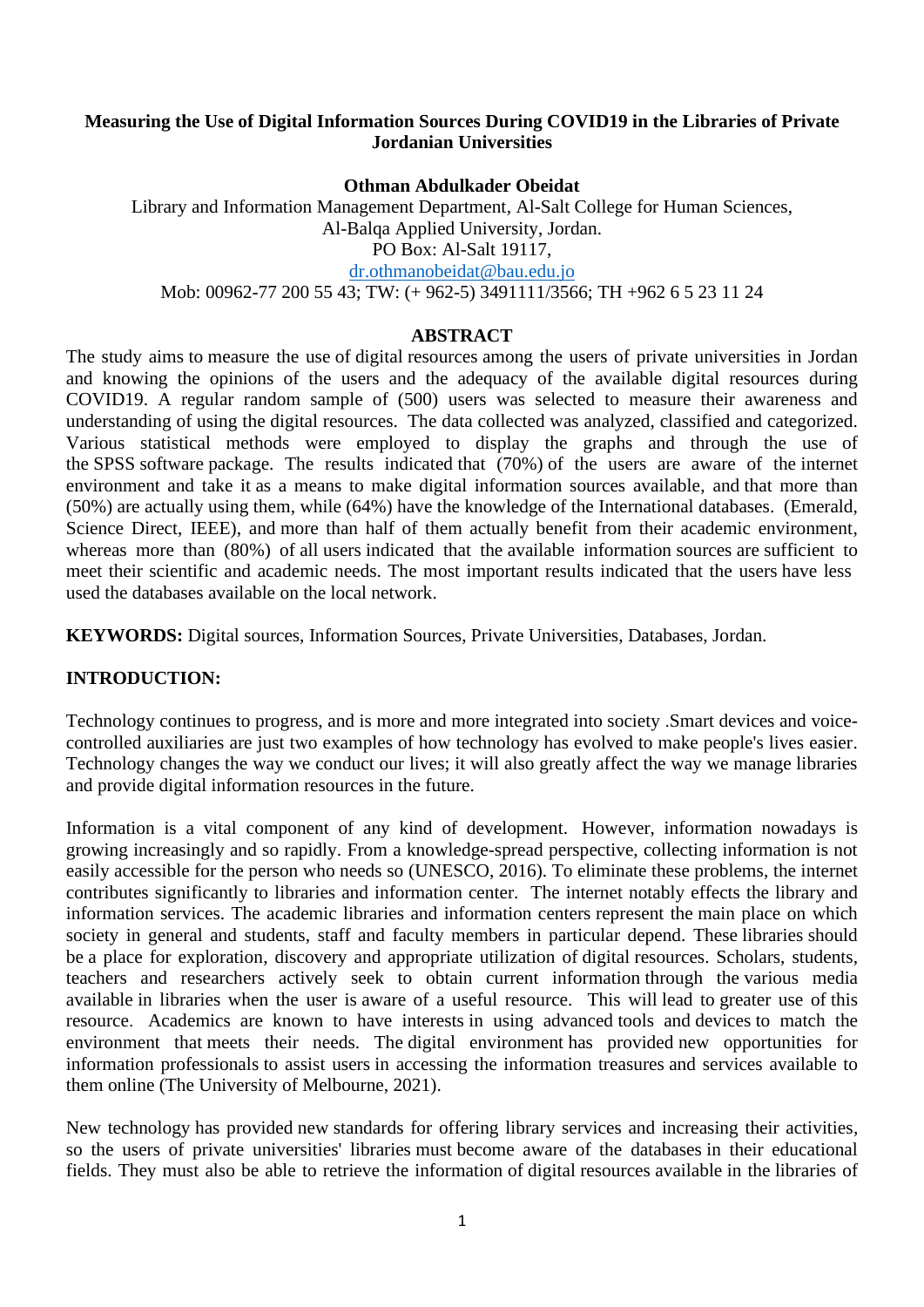private universities (Jordan University of Science and Technology, 2020). The interest over the past ten years in private universities has been moving towards change for the better, and soon it will move to new and modern models over the next few years. These libraries must focus their goals on developing digital information resources and unite with the government libraries to share these resources.

#### **PREVIOUS STUDIES:**

Ikenwe & Anaehobi (2020) to determine the extent to which faculty members need information and access to it through the use of digital library resources in the federal universities of southern Nigeria .The total study population consisted of (6653) faculty members, and the study sample was selected through the technique of stratified random sampling with (665) participants to answer the questionnaire on the use of digital library resources .The Kuder-Richardson method was used to establish the internal reliability coefficient. The result indicated (0.77; 0.78), respectively, and the Cronbach alpha for the questionnaire that resulted in (0.81). The collected data were analyzed by using Pearson's momentary correlation coefficient. The value of (p) was used to determine in testing the hypotheses the level of importance at the alpha level (0.05). The results indicated that there is a low positive relationship between the abilities to determine the extent of information and access to information in the use of digital library resources. The hypotheses were also rejected, suggesting a positive relationship between capabilities to determine the need for information, access to information, and use of digital library resources.

Tsekea & Chigwada (2020) The study aimed to investigate the various innovative support strategies provided by academic libraries to support e-learning universities in Zimbabwe during the Corona pandemic. This necessitated a change in the nature of learning and the provision of services in universities as a result of the spread of this virus .However, library users still expect the services to meet their information resource needs. The quantitative study methodology was used to find out the role of the digital library services in supporting e-learning by distributing an online questionnaire using (Monkey Survey). The study sample was chosen from librarians with (50) participants from private and governmental universities. A total of (34) participants answered the questionnaire and the data were analyzed using the SPSS program for descriptive statistics and display them objectively. The results indicated that the academic libraries play a major role in supporting e-learning by providing electronic information sources. It also indicated that the libraries provide a comprehensive place to access electronic resources through the digital library especially during the COVID-19 lockdown and that libraries are always ready to provide their services despite the closure of physical buildings due to the pandemic .

Okeji and Adebar (2020) focused on evaluating the courses of the Library and Information Department of the University of Nigeria and comparing it with international and national guidelines for Library and Information Science (LIS) with regard to providing the digital libraries course. Among the results of this study, it was found out that curricula should be revised and efforts updated to make them more relevant by integrating an independent course on digital libraries and providing computer laboratories for preparing librarians of digital libraries and digital information sources in the future.

Rafi- Rafi, JianMing and Ahmad (2020). The study aimed to measure the role of modern technology in facilitating the process of obtaining, organizing and effectively spreading information to support academic research and how to integrate digital resources in knowledge management. It also aimed to combine resources and technology to facilitate resource management, navigation and searching across databases using advanced search databases. Among the findings of the study is the integration of digital library resources, information technology, financial planning and services enhancement within the framework of academic services for researchers. In addition to organizing digital resources to enhance the integration process between resources and knowledge.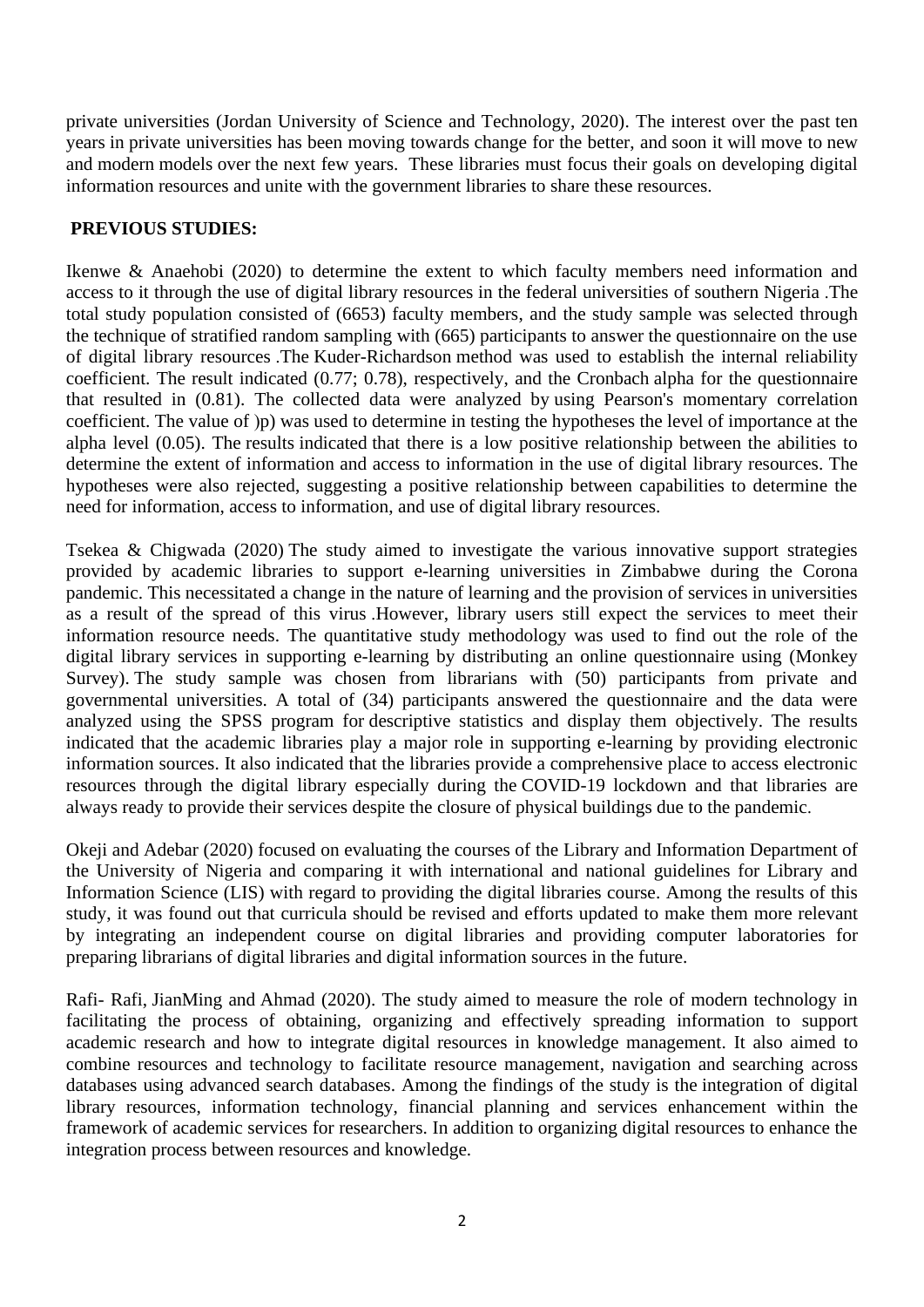Stockton And Lambert (2019). In 2018, the sources of information systems specialists in Nevada University Library with faculty members in their classrooms worked on providing instructions on the use of information resources provided by the library to more than (7685) university students. These instructions also provide guidance on topics such as "academic posters, copyright, online publishing, author reputation, open educational resources, data management, systematic reviews, scientific metrics, and open journals".

Lutfi (2018). In her book on the patterns of utilization of electronic sources of information by Arab researchers in libraries and information, by indicating the types of sources used, the extent of the impact of these sources on scientific research and its developments, and how to develop the services and data required to measure effective performance and to achieve efficiency.

Odeh (2014) aimed at identifying the reality of using the library websites on the internet by 170 students from the departments of library and information science in Jordanian universities. The results of the study indicated that more than 58% of them have a library website in their universities under study. Less than 78% use the website of their university in the first place, and then they resort to using the sites of other universities' libraries to meet their scientific and academic needs.

## **STUDY QUESTIONS:**

The study tried to answer the following questions:

- 1. To what extent are the users able to determine their need for information and to use the digital library resources in private universities in Jordan?
- 2. What is the actual fact of using the different types of sources of digital information that libraries of private universities provide in Jordan? What is the role of libraries in meeting the needs of the users?
- 3. What are the opinions of the users about the adequacy of the digital information sources available in the libraries of private universities in Jordan?
- 4. Identifying the sources of information; determining the type of information sources required, including international and Arab databases.

## **METHODOLOGY:**

To answer the above questions, the present study took the approach of examining and investigating relevant studies through literature and inspection surveys on the ability of the users to determine their need for information and to use the extensive digital library resources. Attempts were made to cover studies carried out in the relevant areas, using sources of digital information in certain areas, and the thorough discussions on the actual reality of the use of different types of sources of digital information and direct application in relevant topics such as the use of digital sources.

This extensive review includes the topics of searching in the databases available through the Internet as well as searching in the databases available through universities' internal networks, the internet information sources and assessing the quality of the information retrieved by the users. According to the survey studies conducted on the adequacy of sources of digital information available and the users' needs in the training aspect that enables them to obtain the relevant information and meets their needs and desires for information?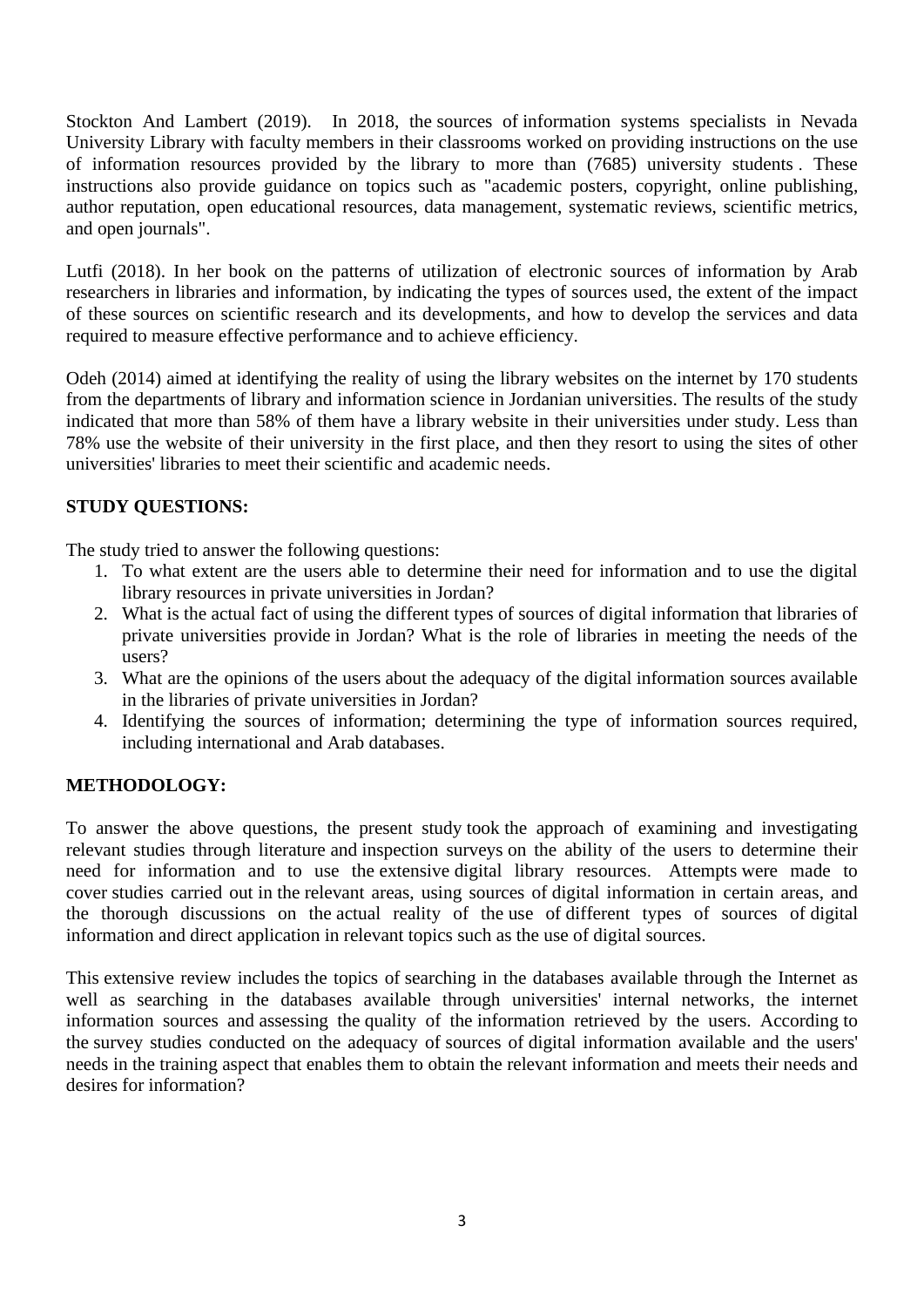## **SAMPLE:**

The descriptive approach was used to conduct this study, by surveying the opinions of the users in seven libraries in private universities. A random sample of 567 users, whether students or faculty member, was selected. The questionnaire was designed to collect data from the users. It was distributed to the complete sample by (Google Docs) through social media. The questionnaires recovered for statistical analysis questionnaire were 500, so as to measure their awareness and understanding of the use of the digital sources. The collected data were analyzed, categorized and classified. Various statistical methods were employed to display the graphs and through the use of the SPSS software package. The following are the universities that represented the study sample:

|     | <b>Name</b>                     | <b>URL</b>                                                        |
|-----|---------------------------------|-------------------------------------------------------------------|
| 1.  | Middle East University          | http://www.meu.edu.jo/en/cataloge.php?option=com_content&view=    |
|     | Library                         | article&id=219&Itemid=785                                         |
| 2.  | Zarqa University Library        | http://www.zu.edu.jo/en/Administrativedepartments/LibrarySystem/c |
|     |                                 | ataloge.aspx                                                      |
| 3.  | Al-Ahliyya Amman                | http://www.ammanu.edu.jo/EN/UNITS/LIBRARY.ASPX                    |
|     | University Library              |                                                                   |
| 4.  | Philadelphia Private            | http://www.philadelphia.edu.jo/arabic/2013-09-11-08-55-47         |
|     | University library              |                                                                   |
| 5.1 | The American University         | http://library.aum.edu.jo/cgi-bin/koha/opac-                      |
|     | in Madaba Library               | search.pl?q=ccl%3Dan:7936&sort_by=call_number_asc                 |
| 6.  | Petra University Library        | http://www.uop.edu.jo/ar/Library/Pages/default.aspx               |
| 7.  | <b>Applied Sciences Private</b> | http://www.asu.edu.jo/Managerial/Default.aspx?CommanId=137        |
|     | University Library              |                                                                   |

#### **Table No. (1) Libraries of private universities of the study sample**

#### **OBJECTIVES OF THE STUDY:**

This study was designed to achieve the following objectives:

- Measuring the use of digital information sources in private universities.
- Knowing the opinions of users about the adequacy of the digital resources available in the private Jordanian universities.
- Discovering the effect of the problems in using the digital sources available either through a local network or the internet.
- Proposing ways and means to overcome the problems that face users in accessing and using the digital resources.

#### **A Brief Review About the Private Universities and Databases:**

There are twelve public universities, twenty private universities and fifty-one intermediate community colleges in addition to the World Islamic Sciences and Education University. This development in the number of universities was accompanied by an increase in the number of students joining them. The number of students enrolled in the various programs and degrees at public and private Jordanian universities is about (236) thousand students, of whom (28) thousand are from Arab and foreign countries. The main performance catalogers of the higher education strategy showed remarkable growth and development through the enrollment rate in higher education for males and females in regular admission programs and parallel education programs, in addition to the steady increase in faculty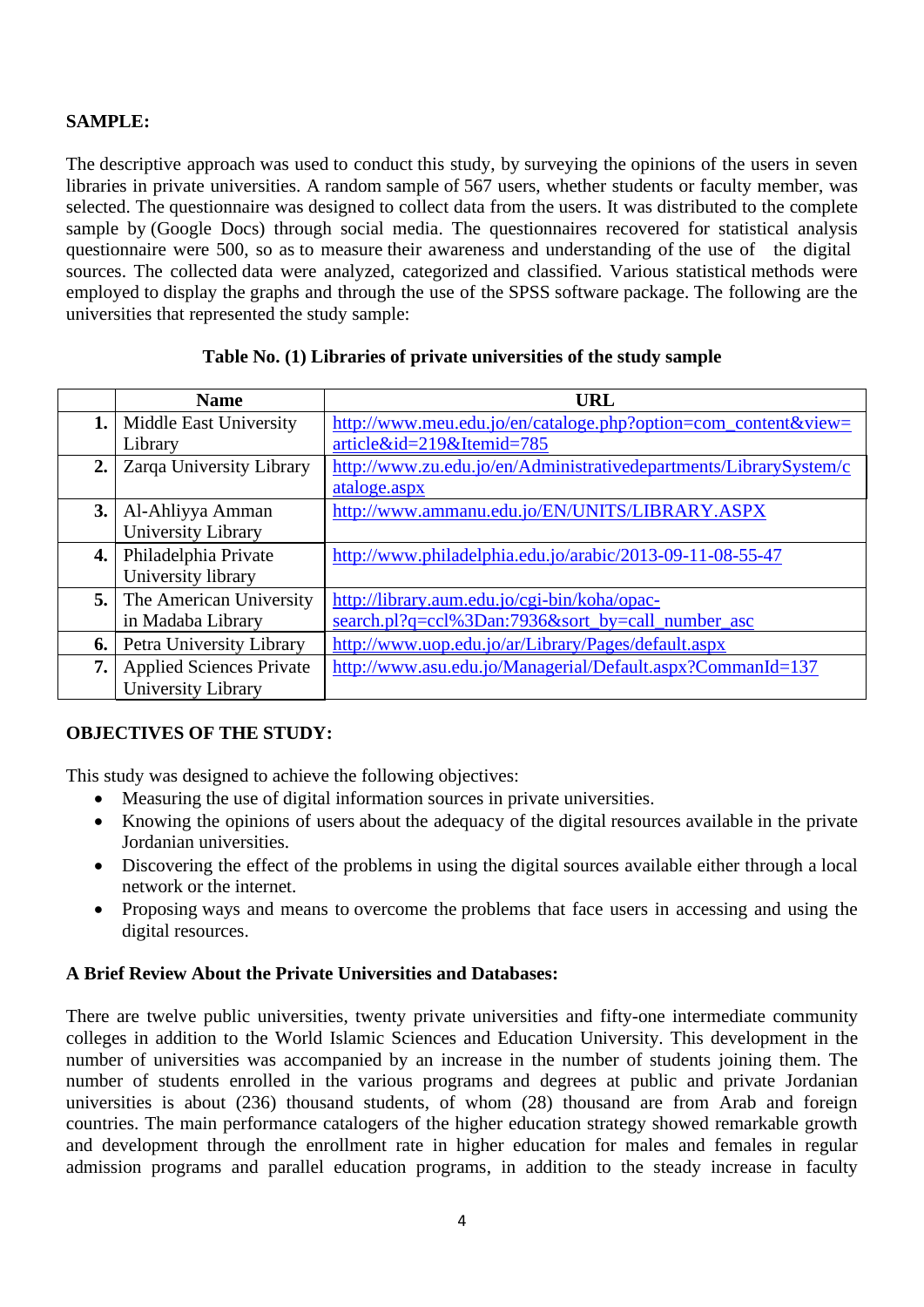members and government support provided to official higher education institutions and the demand for expansion in private universities (the private sector), to participate in bearing the burdens and responsibilities of education in partnership with the government sector, and the establishment of the Accreditation and Quality Assurance Commission for Higher education institutions to conform to the international standards, modernizing university libraries and linking all higher education institutions to the electronic periodicals network and the universities network. (Accreditation and Quality Assurance Commission for Higher Education Institutions, 2021).

Higher education began in Jordan with the establishment of the Teachers Institute in Amman in 1958, at the level of two years, with the aim of preparing teachers for the schools of the Ministry of Education. The teachers' institutes were then progressively established and converted later into community in the seventies of the 20<sup>th</sup> century. The University of Jordan was founded in 1962, and in 1989 the first private university, Al-Ahliyya Amman, was established. Jordan's educational role has become an active role in the region for having a high-quality educational system, which has made it the focus of attention and admiration in the region. This is reflected in the number of foreign students who study in the Jordanian universities, which is nearly 28 thousand students from different countries [\(http://www.mohe.gov.jo\)](http://www.mohe.gov.jo/).

#### **DISCUSSION OF THE ANALYSIS RESULTS:**

Both descriptive and deductive analyses were drawn from the data to answer the study questions. The data obtained from the questionnaire are presented and disaggregated in order to clarify the differences according to different demographic or other variables, and in order to highlight the relative frequencies of the participants' responses and their arithmetic mean.

| Table (3) the Hequency distribution of the study sample based on genuel. |                   |                   |  |  |  |
|--------------------------------------------------------------------------|-------------------|-------------------|--|--|--|
| Sex                                                                      | <b>Repetition</b> | <b>Percentage</b> |  |  |  |
| Male                                                                     | ີ                 | 44 %              |  |  |  |
| Female                                                                   | 278               | 55 %              |  |  |  |
| <b>Total</b>                                                             | 500               | $100\%$           |  |  |  |

**Table (3) the frequency distribution of the study sample based on gender.**

In the above table, the number of the study sample that was entered for statistical analysis by gender of the 500 respondents participating in answering the questionnaire. The results indicated that 278 (55.6%) were females and 222 (44.4%) were males. The results of the analysis with regard to the university to which the user belongs indicated that 35% of the users belong to the University of Philadelphia, and 17 % belong to the Applied Sciences University followed in the percentage respectively by Al-Ahliyya Amman University, Petra University, Zarqa University, American University, Middle East University (see Figure 1).



**Figure (1) Distribution of the percentage of answers according to private universities.**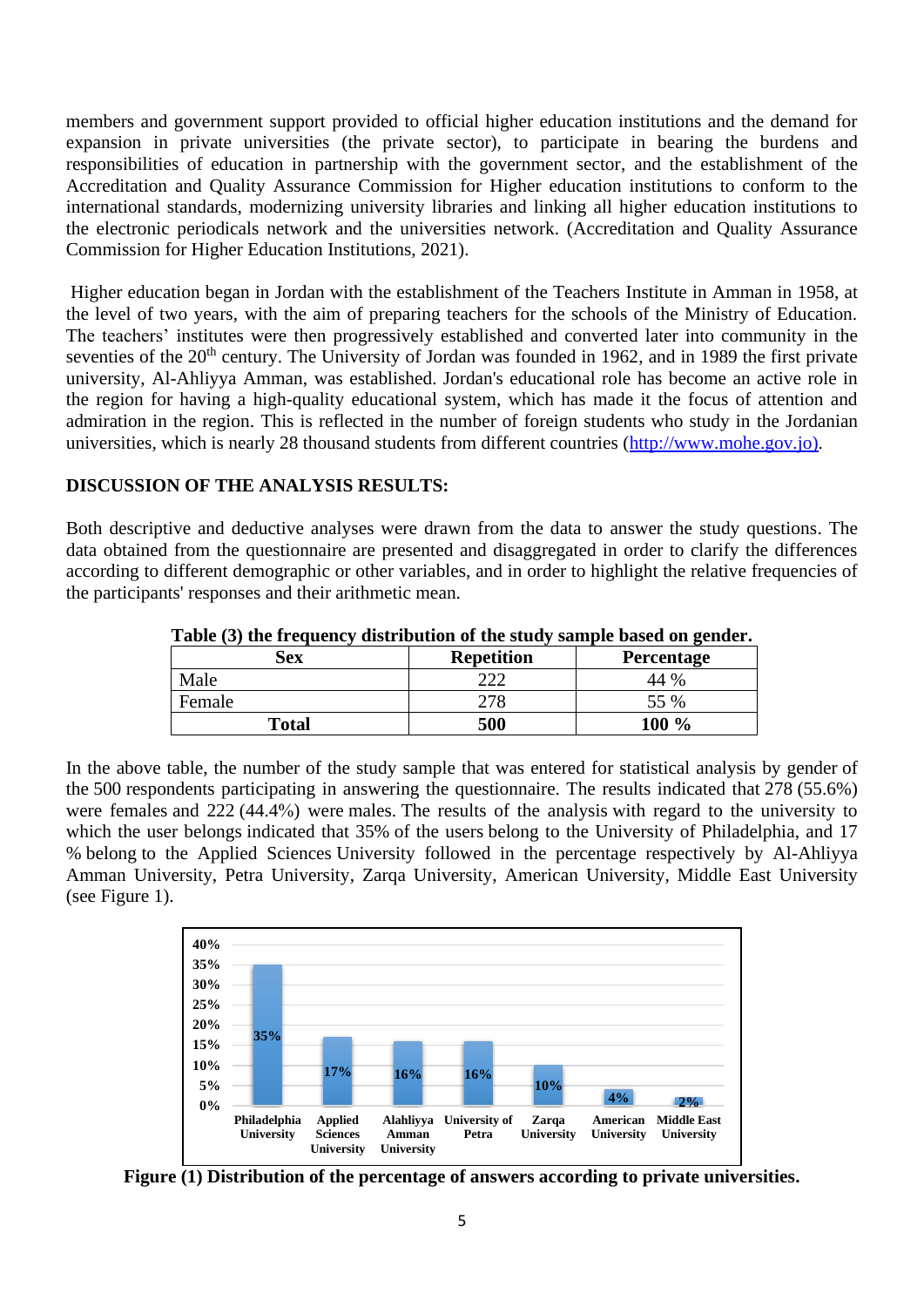It was also necessary to clarify the educational qualification for its importance. Table No. (4) shows that the majority of the users are those studying a bachelor's degree  $N = 315$ ,  $P = 63$  % followed in the order by those who hold a master's degree with a ratio  $N = 115$ ,  $P = 23$  While a small number of those who hold a doctorate degree (7%) are among the users. The last option was for those with qualifications other than those mentioned, at a rate of only (7%). Users were asked about the extent of their awareness of digital information sources in particular and whether they were aware of the digital resources provided by universities in general.

| <b>Qualification</b> | <b>Repetition</b> | Percentage |  |
|----------------------|-------------------|------------|--|
| <b>BSC</b>           | 315               | 63%        |  |
| Masters              | 115               | 23%        |  |
| PhD                  | 35                | 7%         |  |
| Other                | 35                | 7%         |  |
| Total                | 500               | 100%       |  |

**Table No. (4) the frequency distribution of the study sample based on academic qualification.**

The results indicated that a large number of respondents who answered the question that includes whether the users are aware of the digital information sources provided by private universities  $(S = 350, n = 70.%)$ The results indicated a total of 102 of the users who do not have any kind of awareness about the sources of digital information (20.4%) and 48 users did not answer this question (9.6%) through calculating (the cross Tabulation) between users and universities, it was found that the users at Philadelphia University are also the highest in terms of awareness of the digital resources in private universities. The results of the analysis, as in countries No. (1), indicated that about one-third of the users are aware of the databases that are available either through the Internet or locally while Philadelphia University ranked the highest (31.2%). As for the digital resources available in other forms in the academic libraries of private universities, such as CDs they are not popular among the users. In general, the results indicated that about (70%) of the users are familiar with the databases available through the internet and only (62%) of the users are trying to benefit from the local databases because they are in the Arabic language. These results may also be related to the fact that students of preliminary studies do not have great interest to search students in databases and the lack of postgraduate students in private universities is also another reason.



**Figure (2) the number of users to express the level of awareness and understanding of digital resources.**

In an recent study by Borgerud and Borglund (2020) about the information needed by the users to implement some task, it was observed that the obligatory procedures for users to obtain information has some problems such as: the lack of time, lack of knowledge of the research process in the information provided by the technical databases including available on laser CD-Rom discs, and their lack of knowledge of the available titles for the CDs provided by the library in addition to their lack of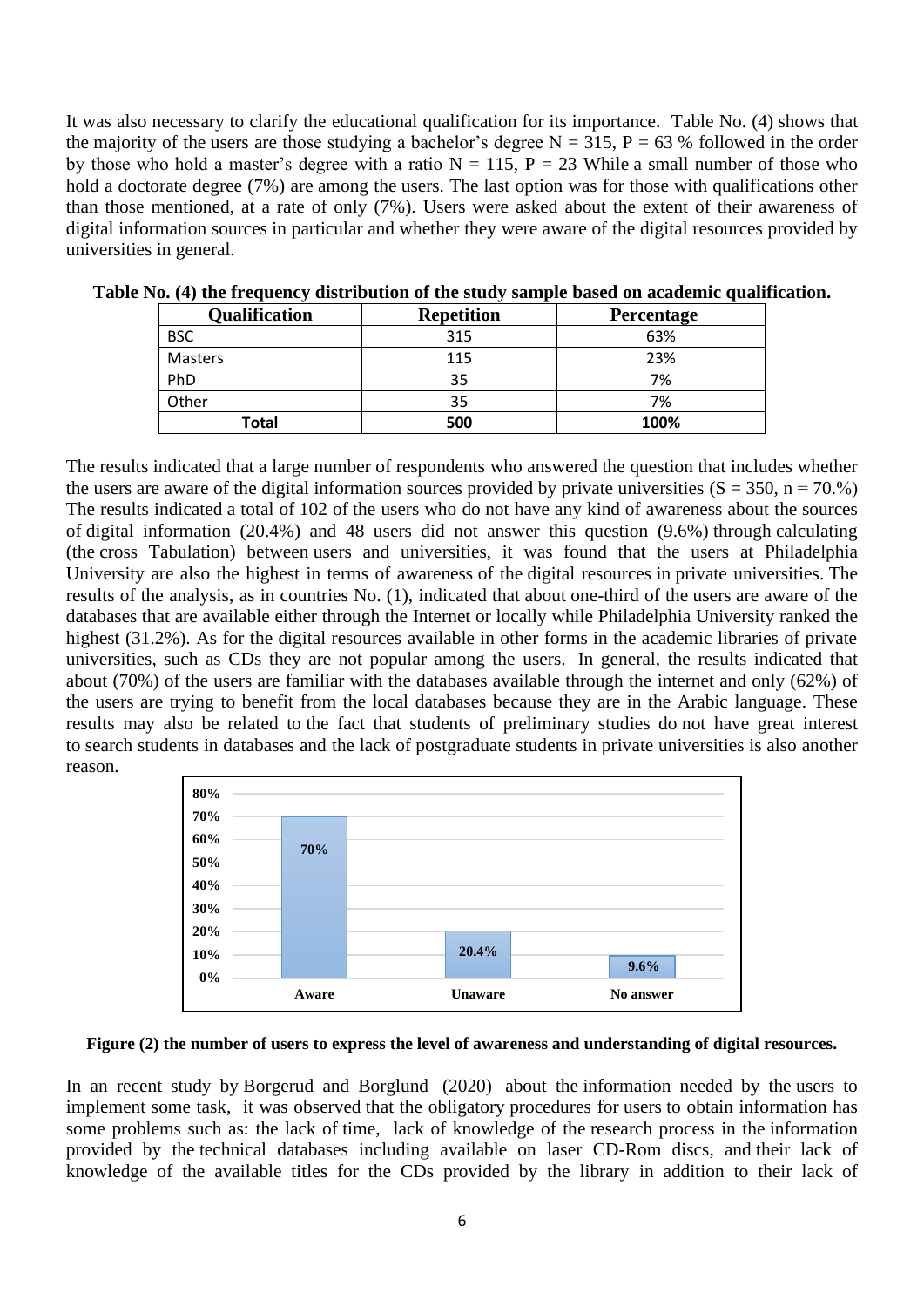knowledge of the subject areas in this type of database. As indicated by Hendal (2020) the problems facing users is that the performance of computer hardware is very weak.

| <b>Repetition</b><br><b>Source</b> | N <sub>0</sub><br>Answer | <b>Daily</b> | <b>Twice</b><br>A Week | Weekly | <b>Biweekly</b> | <b>Monthly</b> |
|------------------------------------|--------------------------|--------------|------------------------|--------|-----------------|----------------|
| Library Catalog                    |                          | 78           | 154                    | 164    | 34              | 64             |
|                                    |                          | 15.6%        | 30.8%                  | 32.8%  | 6.8%            | 12.8%          |
| Use of digital information         | 152                      | 24           | 160                    | 34     | 70              | 60             |
| sources                            | 30.4 %                   | 4.8%         | 32%                    | 6.8%   | 14%             | 12%            |
| <b>Total</b>                       | 152                      | 102          | 314                    | 198    | 104             | 124            |
|                                    | 30.4 %                   | 20.4%        | 62.8%                  | 39.6%  | 20.8%           | 24.8%          |

**Table No. (5) Frequency of users' usage of the general catalog of the library and digital information sources.**

As shown in Table No. (5), the results indicated that about 33% of the use of digital resources in private universities' libraries takes place on a weekly basis. As indicated by Liu and Redfern (1997) The various user groups are increasingly expanding their use of libraries and reference tools solution and the users use the library frequently and by more than (40%). In addition, the users face some difficulties in using the library. They found themselves many times unable completely to get the information they need. This study shows that (32%) of the users are using the information sources of digital twice a week only and approximately (5%) only are using digital sources on a daily basis, but a total of 152 users (34%) did not answer this question. Accordingly, we find that (348) users from the sample study (69.6 %) use digital information sources offered by private universities libraries nearly 1/3 of the users do not.

**Table No. (6) Perception of the users of the types of digital information sources that are available in the libraries of private universities.**

| <b>Source Type</b>      | N <sub>0</sub><br><b>Answer</b> | <b>The Most</b><br><b>Number</b> | The Average<br><b>Number</b> | <b>Less</b><br><b>Number</b> | <b>Total</b><br>$\frac{6}{6}$ |
|-------------------------|---------------------------------|----------------------------------|------------------------------|------------------------------|-------------------------------|
| <b>Local Databases</b>  | 190                             | 156                              | 40                           | 114                          | 500                           |
|                         | 38 %                            | 31.2 %                           | 8 %                          | 22.8%                        |                               |
| <b>Online Databases</b> | 152                             | 136                              | 128                          | 84                           | 500                           |
|                         | 30.4%                           | 27.2%                            | 25.6%                        | 16.8%                        |                               |
|                         | 186                             | 116                              | 156                          | 42                           | 500                           |
| Library Website         | 37.2 %                          | 23.2 %                           | 31.3 %                       | $8.4\%$                      |                               |
| Information<br>Other    | 282                             | 36                               | 30                           | 152                          | 500                           |
| Sources                 | 56.4%                           | $7.2\%$                          | $6\%$                        | 30.4 %                       |                               |
| <b>Total</b>            | 810                             | 444                              | 354                          | 392                          | 500                           |
| $\frac{0}{0}$           | 1.62                            | 88.8                             | 70.8                         | 78.4                         | 100%                          |

When asking users about their ability to use digital information sources, the results -as shown in Figure (3) – show that nearly half of the users used sources of digital information in the private university libraries on their own without the help of others, while one third of users need the help of a librarian to use the digital information sources. This figure indicates that (20%) of the users resort to other methods of using the information sources provided by their libraries. According to a study conducted by Groote & Dorsch (2003) (93%) of online databases, users conduct all the searches independently without assistance from others. Dedicated information delivery services are the preferred method of providing primary information in the digital era, particularly for researchers.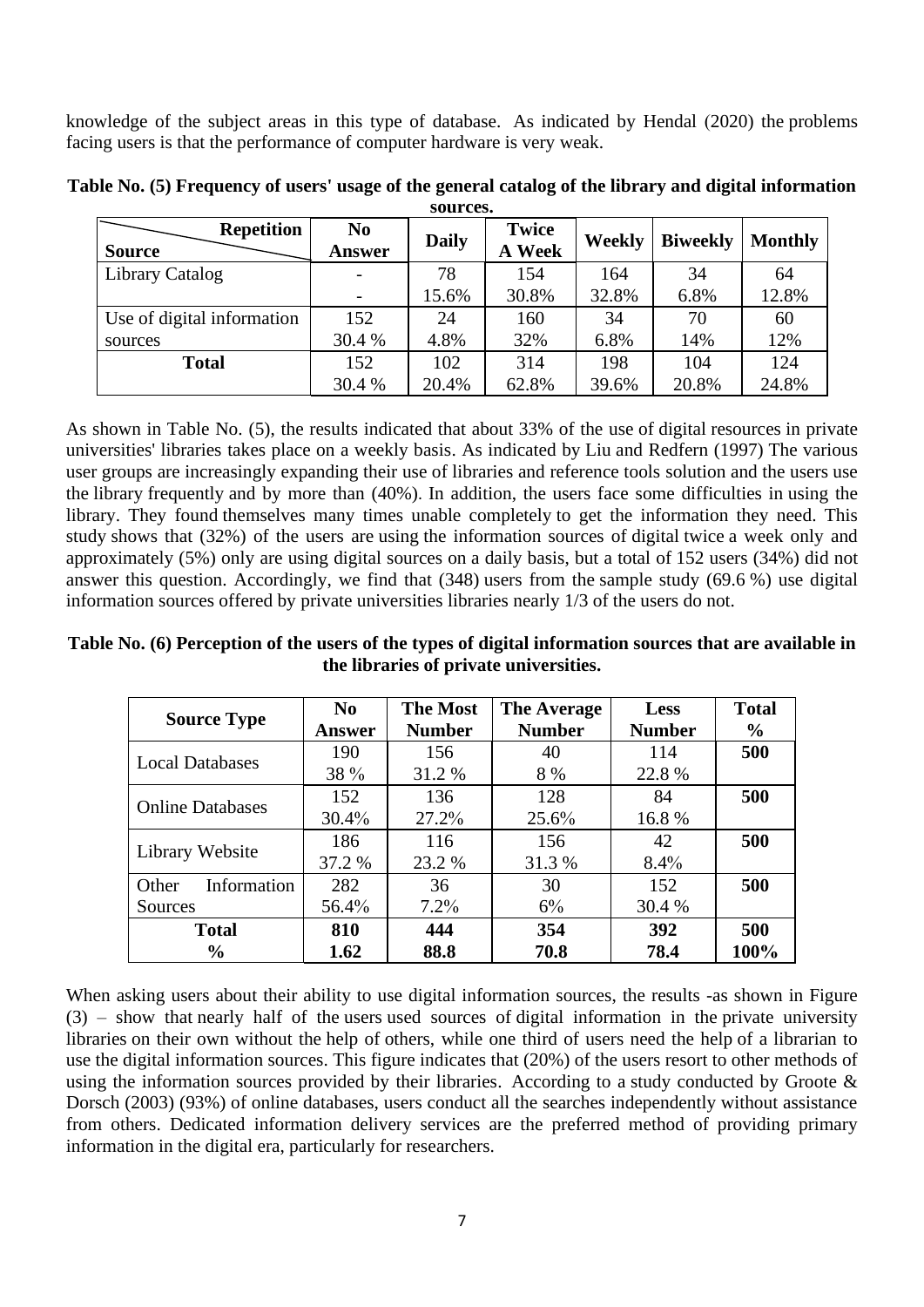

#### **Figure (3) Distributions of the percentage of students by the method of using digital resources.**

Nowadays most of the database search services that are available through the Internet (such as *Emerald, Science Direct, IEEE*) provide a large number of documents and offer them to the users in order to search and browse the library catalog. The end users may command or ask what they need directly from (OPACs) in the Internet.

In light of this, the study aimed to measure the users' use of the main library catalog in each private university. Figure (5) indicates that only (17 %) of the users often use these catalogues. A total of (16%) of the users use the OPAC database) Frequently, and (7%) of them use the database within the intermediate level while 4 % of the users use it on a large scale through the central libraries' website in those universities that represented the study sample. (46%) of the users did not answer this question.



**Figure (4) How frequently the library catalog is used.**

Figure (4) shows the use of databases available through the Internet and by the central library of each university as shown in Table V, and the frequency of use of databases available through the libraries of the study sample chart results indicated that (75) of the users are using the Emerald database as a familiar, easy-to-use and comprehensive network that covers most of the majors taught in private universities. Only (14%) of those surveyed use the IEEE database as it may cover only information of engineering, in addition to that most private universities do not offer academic programs in this field which may require accreditation standards that high – cost equipment. ScienceDirect database was used by 35 % of the study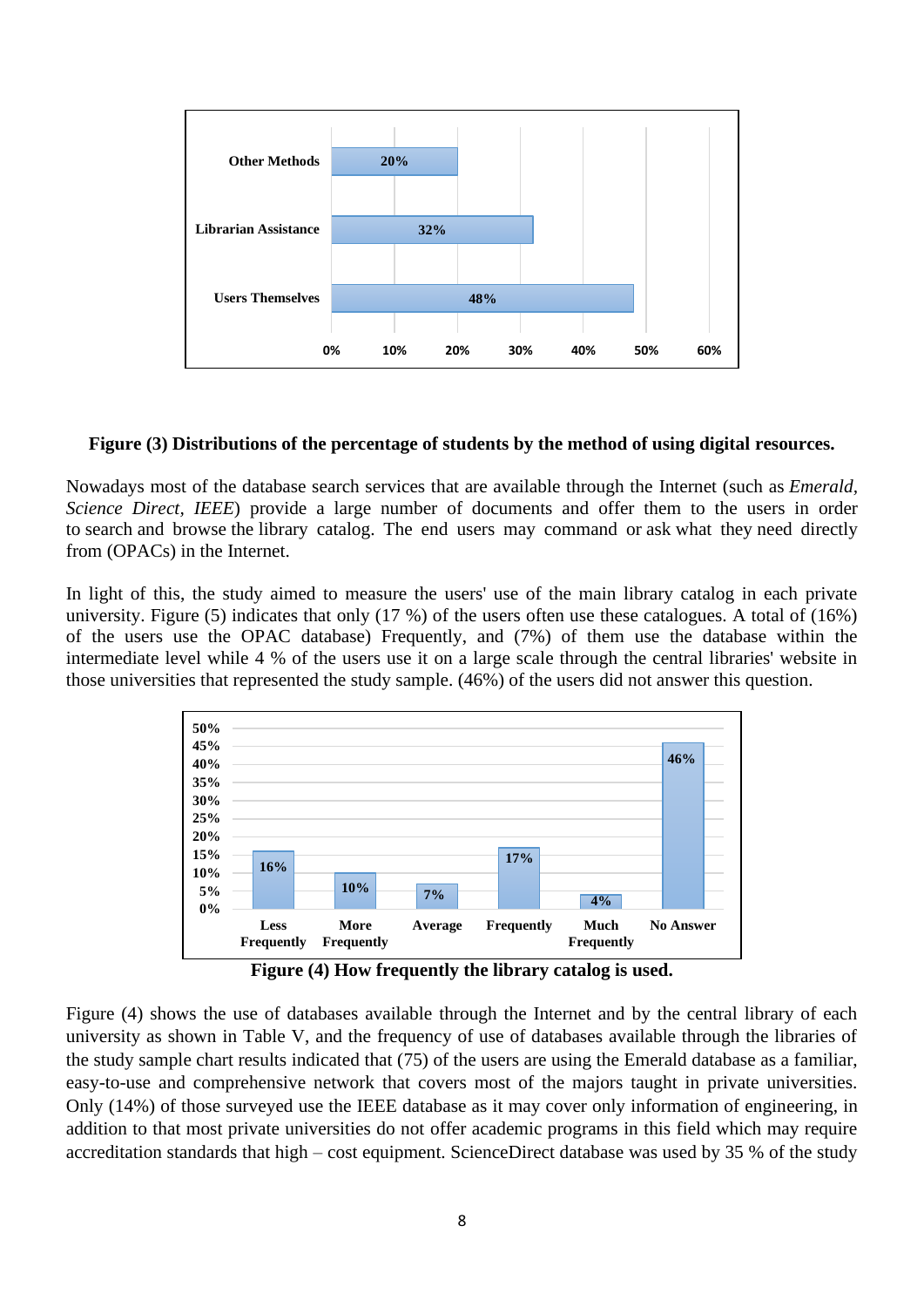sample. In fact, Emerald, Science Direct, IEEE, Springer, Arabic periodicals database, e-brary, and Ulrich's are the databases that are used most and are familiar to the recipients than other databases.

| <b>Database Name</b>        | <b>The Number</b><br>of Users | $\frac{0}{0}$ |
|-----------------------------|-------------------------------|---------------|
| Emerald                     | 187                           | 74.8          |
| <b>Science Direct</b>       | 88                            | 35.2          |
| <b>IEEE</b>                 | 35                            | 14            |
| Springer                    | 40                            | 16            |
| Arabic periodicals database | 75                            | 30            |
| e-brary                     | 27                            | 10.8          |
| Ulrich's                    |                               | 25.2          |

**Table No. (5) Use of various databases in which private universities are subscribed.**

The recent years have witnessed many initiatives that emerged to address this imbalance in library collections in developing countries, and some of them can be very beneficial to researchers and scholars from these countries. This has included implementing digital library services as a means of reducing the need for funding on a large scale compared to traditional library collections. A number of studies have been conducted to clarify the meaning of digital information sources and their role in academic institutions.

Digital libraries are libraries that manage collections of digital materials, which they have acquired according to the principles followed in developing the collections on which the library is based. The Digital library information is stored and distributed in digital form with associated value-added services needed to allow users to retrieve and use resources just as in a traditional library. The digital library was also defined as those resources, information and services that allow users to access electronically via a network of computers, both from within the library or from outside the framework of the library.

Digital library resources are one of the most valuable research tools that complement the role of printbased resources in any traditional library in addition to providing access to information that is difficult for the user to access due to geographic location or financial reasons.

The emergence of digital information sources has reduced the barriers to accessing valuable information resources that were difficult to access by societies in general and academics in particular in the developing countries.

Digital information sources have also gained great popularity through their flexibility in searching more than their counterpart in paper sources, which can be accessed remotely and at any time (OECD, 2016; Bar-Ilan, & Fink, 2005; Sabouri, Shamsaii, Sinaki, & Aboueye 2010). Ideally speaking, the electronic documents in the digital library are available via an easy means of use, and the" added value" might be through its interfaces to interact with the users. The good practice in using and preserving these documents ensures their continuation over time .The growth and success of digital libraries include factors such as their ability to:

- Creating connectivity for online users.
- Integration with existing networks.
- Getting relevant digital content.
- The potential of the global network as a source of information and as a platform for distribution and delivery.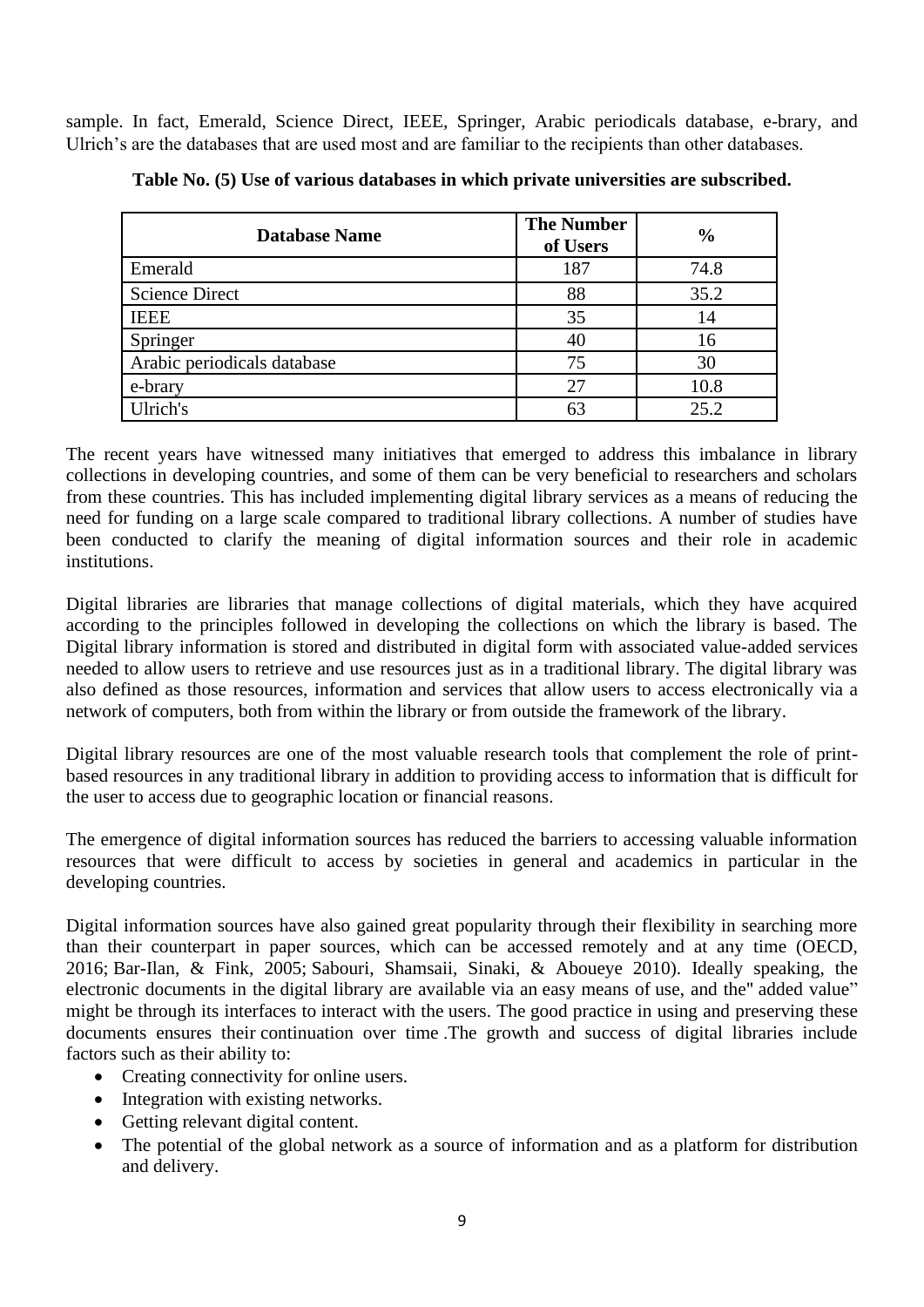• Digitizing existing library resources (Dilek-Kayaoglu, 2008; Bhattacharya, 2004).

Figure 5 indicates that  $(N = 212, P = 42.4\%)$  of those who answered the question about whether the generally available digital sources meet their information needs gave the rating of average level, while (N  $= 160$ , P = 32%) gave a positive answer saying :The amount of information retrieved from digital sources was "more" .The results indicated that  $(N = 128, P = 25.6%)$  users believe that the provision of digital resources does not meet their information needs to a large extent, and half of them did not give an answer to this question.



**Figure (5) Retrieving digital information sources by users.**

#### **RESULTS:**

The survey conducted on a sample of this study, which consists of (500) users from private universities was to ascertain the extent of their awareness and understanding of the digital sources of information provided by their universities. It was found that nearly three- quarters of the respondents are aware of the digital sources of information. It was noted that the majority of users were more knowledgeable of the local databases available through the Internet while there was a reasonable number of users actually using those databases, namely less than a fifth of the users actually use the databases frequently. Accordingly, users can be taught through the network so that there could be an effective tool to encourage and increase the use of the databases and available information sources. It was also noted that there is little awareness of the digital information sources available in private universities although the statistical results were significant. They indicated that there is a direct relationship between the rate of awareness and the users' use of the digital services. Libraries can be optimally used if users are enabled to deal with these tools adequately and effectively.

It was found that most of the users in private universities are postgraduate students and according to the requirements that need to be met by referring to digital information and get their needs in different ways. Almost half of the users prefer searching and retrieval through the Internet over searching the databases to avoid retrieving which requires careful access to the needed information though one third of the users prefer access to sources of digital information with the help of a library assistant, because they feel that librarians are the most are the most knowledgeable of such services and how to access them. Results showed that three quarters of the users use the laser CDs offered by the private universities' libraries, and a very small percentage actually uses the library's local catalog to obtain bibliographical information. It was also found that the databases which are made available through the internet are used more than local databases for some universities which - unlike the Jordanian universities - are not subscribed in unified databases and within the Center of Excellence at Yarmouk University.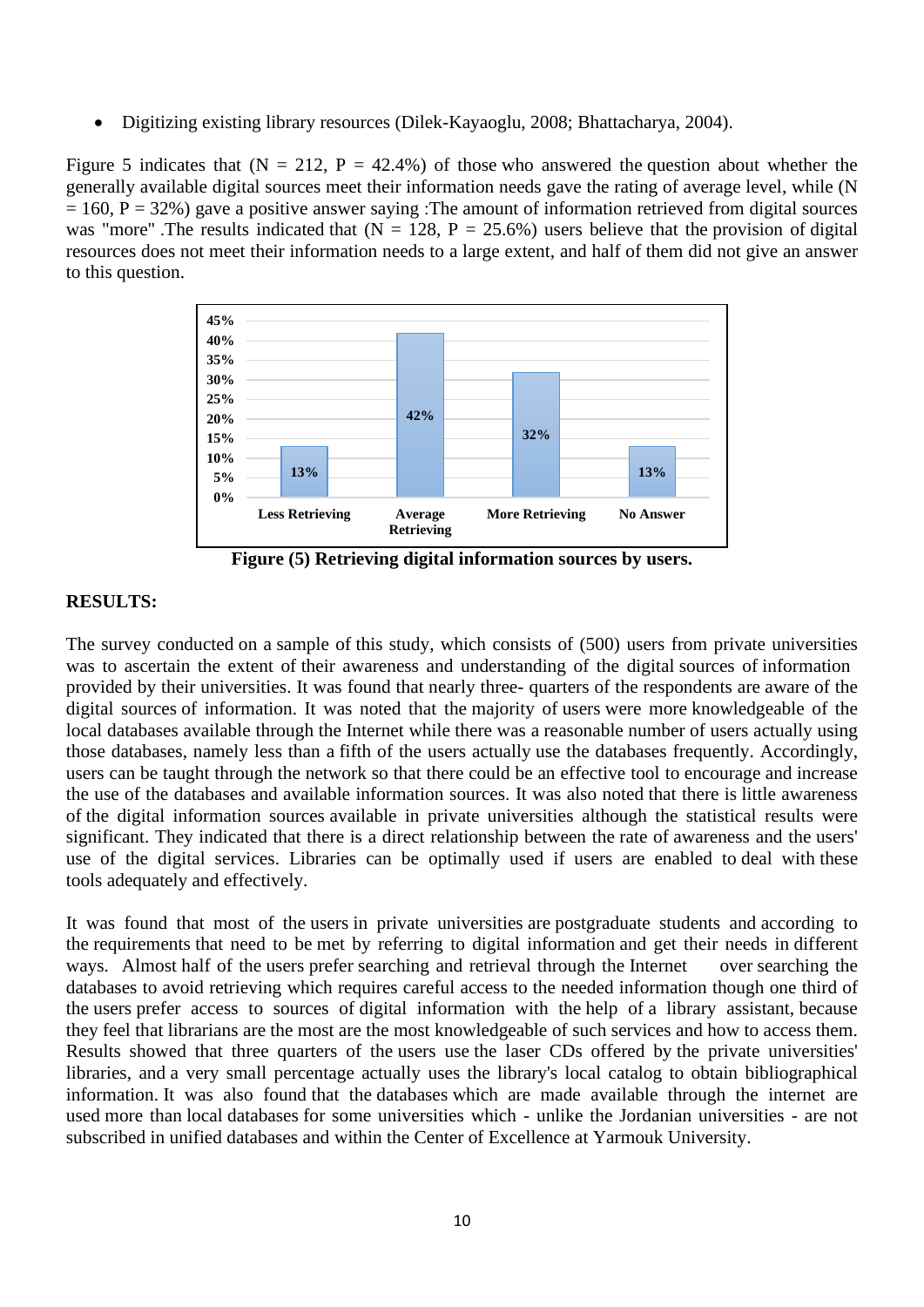In general, nearly (90%) of the users believe that the available digital information sources actually meet their needs for accurate information while providing the information in a timely manner is an important factor in the development of higher education and scientific research. Users supported the fact that they receive most of their information either by traditional, official and traditional methods or through untraditional and informal. At the official level, users receive information from the printed sources, which are available through libraries at each university, whereas at the informal level they use different IT tools and facilities which are generally seen by the the users more convenient to use the existing services, either through the Internet, the local networks, or the general catalog of the library.

Many of the problems and difficulties faced by the users in private universities libraries, as highlighted in this study, need to be given immediate and future care by decision makers and continued support of officials in universities and higher education in order to provide sufficient sources of digital information in those libraries beside services that meet the needs for information which conform with the academic curricula and specializations taking into consideration the society's needs and finally inviting the private universities to subscribe to the databases offered by the Center of Excellence at Yarmouk University, which will benefit education in general and scientific research in particular, as well as cost saving.

#### **RECOMMENDATIONS:**

In order to develop a sound plan to provide an instruction manual for the library system and to increase the effectiveness of the use of the digital information resource system, here are some proposals:

- The proper use of databases should be included in the educational program of private universities.
- There should be advanced training courses of different levels for the users in order to enhance the tendency to using digital information.
- There is a need to increase the number of computers in all libraries and offices of faculty members to make remote access available.
- It is also proposed to rely on local databases in central networks of libraries.
- The level of awareness of the users of digital information sources should also be increased.
- The academic libraries staff should keep up with periodical and continuous state-of-the-art training on research systems and up-to-date databases.
- Focusing on integration and partnership with public universities in libraries union so as to provide a large number of databases and save costs.
- Tools and facilities of technology such as computers and high speeds internet access be developed in line with skills of Internet in all private universities for the optimal use of digital information sources.
- It is also proposed and duly considered to develop information systems and keep pace with the advanced global systems.
- The future development of online library websites should be considered especially as it is noted how modest these websites are compared to universities in the developed countries.

Such steps are the right way to attract a greater number of new users to activate the use of those libraries that ultimately benefit the development of those universities, higher education and scientific research upon which the development all sectors of the state are based.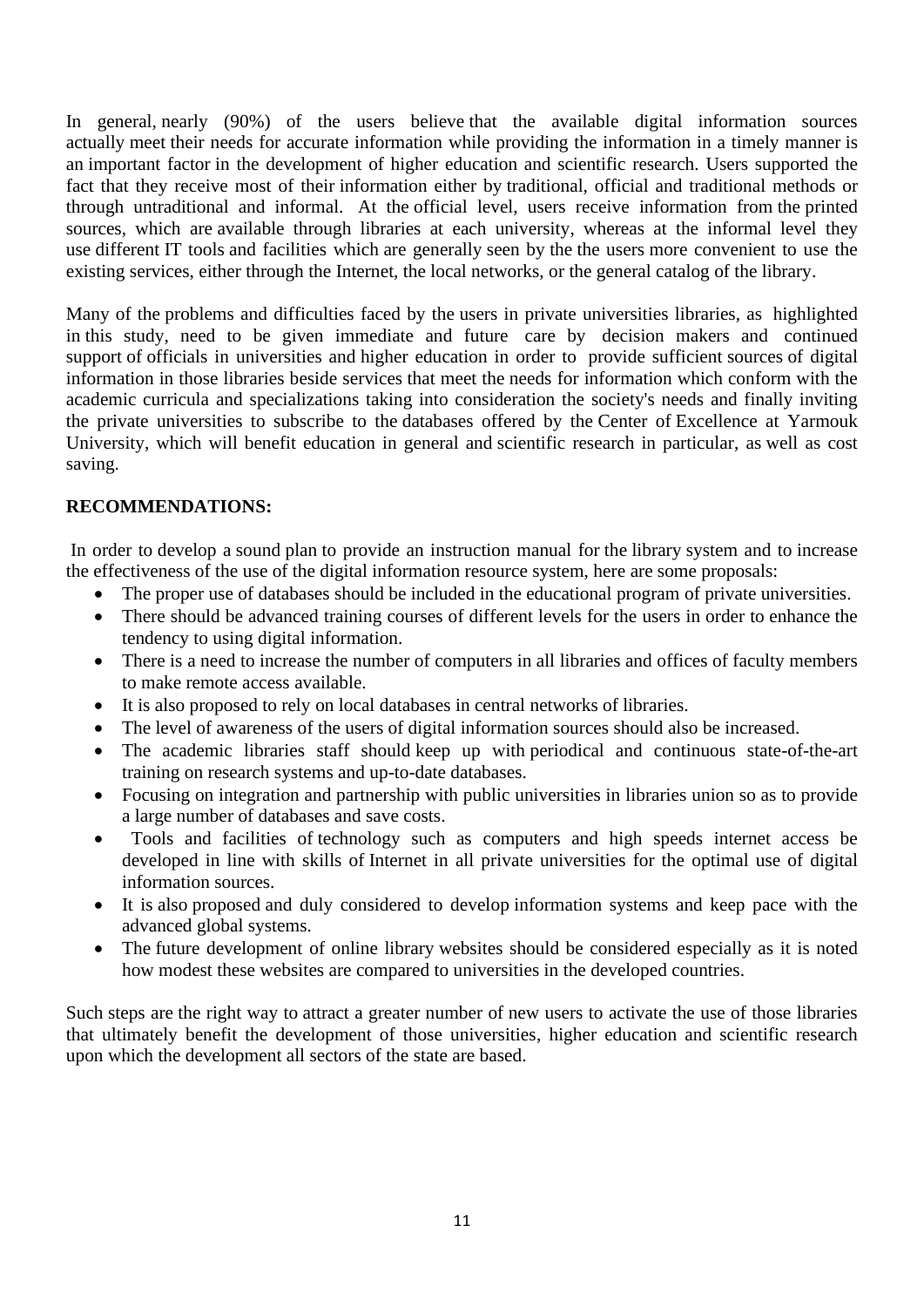#### **References:**

Accreditation and Quality Assurance Commission for Higher Education Institutions (2021). *About AQACHEI*. From:<http://en.heac.org.jo/>

Bar-Ilan, J. & Fink, N. (2005). Preference for electronic format of scientific journals: a case study of the Science Library users at the Hebrew University. *Library & Information Science Research*. 27, pp. 363- 376.

Bhattacharya. P (2004). Advances in digital library initiatives: a developing country perspective. *The International Information & Library Review*. 36 (3), pp. 165-175.

Borgerud, C., Borglund, E. (2020). Open Research Data, an Archival Challenge? *Archival Science,* 20(3), pp.279–302.<https://doi.org/10.1007/s10502-020-09330-3>

Dilek-Kayaoglu, H. (2008) Use of electronic journals by faculty at Istanbul University. Turkey: the results of a survey. *The Journal of Academic Librarianship*, 34, pp.239-247.

Groote, S. and Dorsch, J. (2003). Measuring use patterns of online journals and databases. *Journal of the Medical Library Association*. 91 (2), pp. 231-241.

Hendal, B. (2020). Kuwait University faculty's use of electronic resources during the COVID-19 pandemic. *Digital Library Perspectives*, 36(4), pp. 429-439. [https://doi.org/10.1108/DLP-04-2020-0023.](https://doi.org/10.1108/DLP-04-2020-0023)

Ikenwe, J.I. and Anaehobi, S.E. (2020). Ability to identify extent of information need and access information as correlates of utilization of digital library resources by lecturers. *Digital Library Perspectives*, 36 (3), pp. 265-279. [https://doi.org/10.1108/DLP-03-2020-0015.](https://doi.org/10.1108/DLP-03-2020-0015)

Jordan University of Science and Technology (2020). E-Resources A-Z. From: [https://www.just.edu.jo/library/pages/eresourcesaz.aspx.](https://www.just.edu.jo/library/pages/eresourcesaz.aspx)

Lotfi, Munira Muhammad (2018). Patterns of Arab researchers in the field of libraries and information benefiting from electronic sources of information. Cairo: Dar Al-Fajr, 225 p.

Ministry of Higher Education. (2009). Higher education: Message. Retrieved 23 October 2014 from: [http://www.mohe.gov.jo](http://www.mohe.gov.jo/)

Odeh, Atef Youssef (2014). The reality of library and information science students' use of university library websites on the Internet. Amman: Al-Manhal. from: <https://platform.almanhal.com/Files/2/72339>

OECD (2016). The Internet of Things Seizing the Benefits and Addressing the Challenges. *OECD Digital Economy Papers*, No. 252. From: [https://www.oecd-ilibrary.org/docserver/5jlwvzz8td0n](https://www.oecd-ilibrary.org/docserver/5jlwvzz8td0n-en.pdf?expires=1613607207&id=id&accname=guest&checksum=AE26325E135CFFCDEAA60239B5B57638)[en.pdf?expires=1613607207&id=id&accname=guest&checksum=AE26325E135CFFCDEAA60239B5B](https://www.oecd-ilibrary.org/docserver/5jlwvzz8td0n-en.pdf?expires=1613607207&id=id&accname=guest&checksum=AE26325E135CFFCDEAA60239B5B57638) [57638](https://www.oecd-ilibrary.org/docserver/5jlwvzz8td0n-en.pdf?expires=1613607207&id=id&accname=guest&checksum=AE26325E135CFFCDEAA60239B5B57638)

Okeji, C. and Adebara, O. (2020). An evaluation of digital library education in library and information science curriculum in Nigerian universities. *Digital Library Perspectives*, 36(2), pp. 1-17. [https://doi.org/10.1108/DLP-04-2020-0017.](https://doi.org/10.1108/DLP-04-2020-0017)

Rafi, M., JianMing, Z. and Ahmad, K. (2020). Digital resources integration under the knowledge management model: an analysis based on the structural equation model. *Information Discovery and Delivery*, 48(4), pp. 237-253. https://doi.org/10.1108/IDD-12-2019-0087